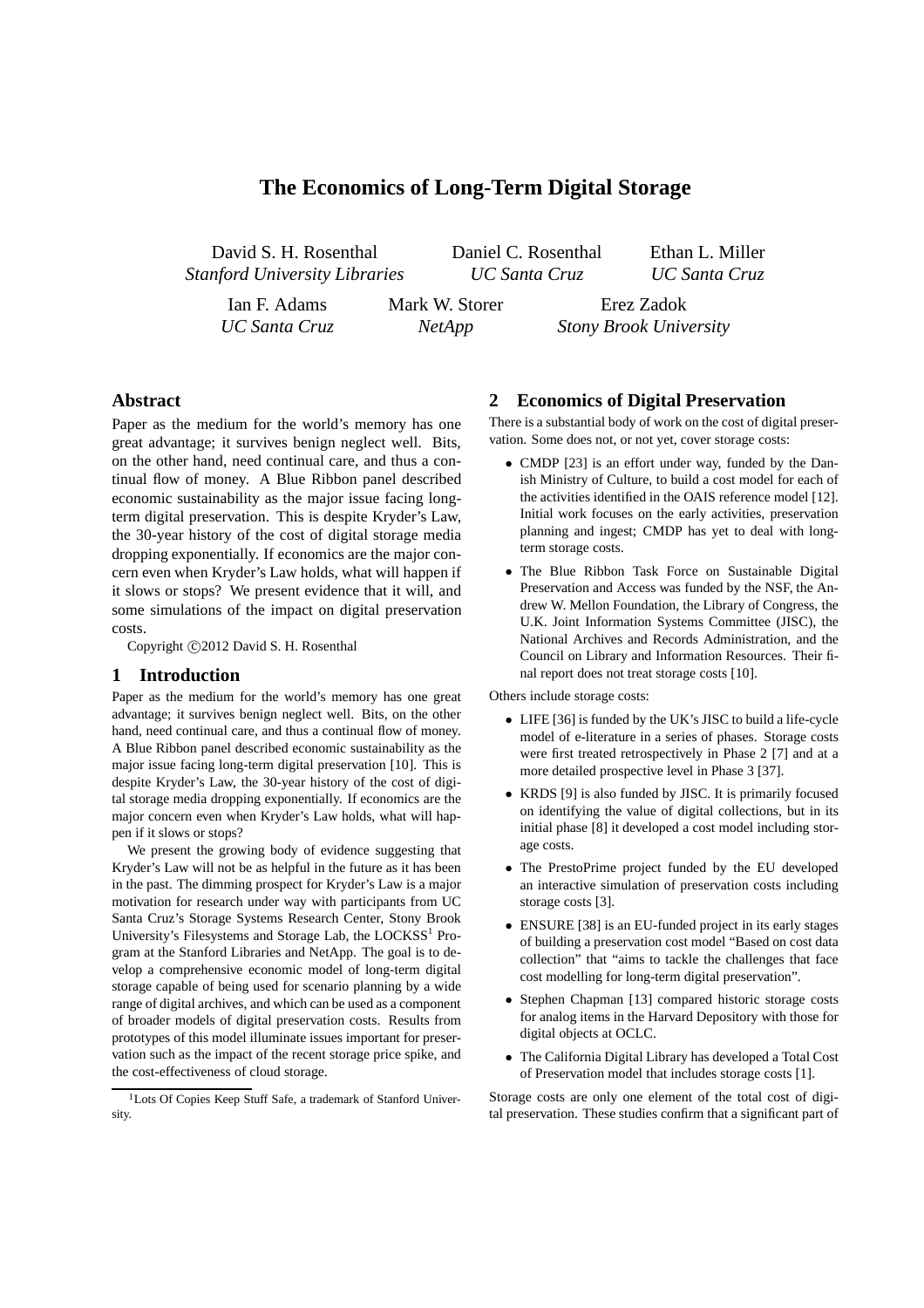the total, half in some studies, has to be paid up-front as content is ingested. But storage is important in each of these models as it is a large part of the continuing cost. The models these studies use to project future storage costs are based on collecting historical cost data and using it to project future costs. They implicitly assume that Kryder's Law continues in the future as it has in the past. If this assumption were not to hold it would have two significant effects:

- The proportion of overall of digital preservation costs represented by storage costs would greatly increase, since the cost of storing any individual object would no longer rapidly become insignificant.
- The projected total future cost of digital preservation would rise significantly.

If Kryder's law will not continue the current cost forecasting techniques will produce misleadingly optimistic projections, leading to increased risk of economic failure. We need a new approach to modeling the storage cost component of the overall cost of digital preservation.

Strictly, Kryder's Law is not about cost. It states that the areal density of bits on disk platters roughly doubles every two years [35]. The cost implication of this was popularized by Clayton Christensen's 1997 book *The Innovator's Dilemma* [14] but it has actually held for about three decades. Until very recently, the disk drive business was highly competitive, with no manufacturer having a dominant market share, so increases in areal density resulted in corresponding decreases in cost per bit. In practice, consumers got double the capacity at approximately the same price every two years.

# **3 Storage Technology Futures**

Unfortunately, there is a growing body of evidence suggesting that future improvements in storage cost per bit will be much slower than in the past. This applies to disk, tape and the various forms of solid state storage. IDC's projections [17] for the storage industry as a whole show slowing in both the rate of decrease in cost per bit and in the rate of investment in digital storage through 2015.

# **3.1 Disk**

In 2011 disk represented 70% of all the bytes of storage shipped [29]. The disk industry's roadmap used to predict a consistent 40%/yr improvement in bit density on disk platters, which translated to a 40%/yr reduction in cost per bit stored [35]. In recent years the industry has failed to achieve this roadmap target [28]. The current roadmap predicts no more than a 20%/yr improvement in bit density for the next five years [21]. There are reasons to believe that even this may be optimistic, and also that even if it were to be achieved it might not translate directly into a 20%/yr drop in cost per bit.

• Over the last many years the disk drive industry was a commodity business marked by intense competition and low margins. Eventually, the weaker players became vulnerable and in 2012 a spate of mergers transformed the industry [11]. Western Digital and Seagate now have more than 85% of the market [21], so there is much less competition. The market is expected to support considerably

higher margins in the future. An increase in margins represents an effective reduction in the future rate of cost drop.

- The recording technology used by the most recent five generations of disk drives is Perpendicular Magnetic Recording (PMR). According to earlier versions of the industry roadmap, it should have been replaced by Heat Assisted Magnetic Recording (HAMR) by early 2010. HAMR uses a laser to heat the magnetic material on the platter to reduce the size of the area whose magnetism is changed by a write operation. The transition from PMR to HAMR has been delayed because it has turned out to be vastly more difficult and expensive than was predicted. The cost of this transition was a factor driving the consolidation of the industry.
- Unable to deploy HAMR, the industry has resorted to what can only be described as desperate measures to stretch PMR into a sixth generation using a technique called *shingled writes*. This involves writing tracks on the disk so close together that they overlap, and using sophisticated signal processing techniques to disentangle them on a read. This causes system-level problems because disks are no longer randomly writable, they become in effect append-only devices [5]. Mitigating these problems by adding capabilities to the disk hardware increases cost and reduces capacity; addressing them by changing operating systems is expensive and disruptive. Shingled write technology may not be a way for disks to stay on the Kryder's Law curve for another technology generation.
- In the past the disk industry has responded to difficulty in increasing bit density and thus in offering higher capacity in the same form factor by adding platters [28]. Since adding platters adds cost, and very few more platters can be added without disruptive and expensive changes in the drive form factor, this is less effective than increasing bit density in decreasing cost per bit.
- The favored successor technology to HAMR is Bit-Patterned Media (BPM), which uses lithographic techniques to create an extremely small location for each bit on the platter. The transition from HAMR to BPM is now expected to be even more difficult and expensive than the PMR to HAMR transition. It is therefore likely to encounter similar delays, which act to reduce the rate of cost drop.
- As magnetic particles on the platter get smaller, the temperature below which they can retain information for a given time decreases [27].

The miniaturization of magnetic recording devices, which store information in nanosized magnetic grains or "bits," is constrained by the so-called superparamagnetic limit: when grains are too small, thermal fluctuations can easily flip the direction of magnetization in each bit, causing permanent loss of information.

For the temperatures and times involved in disk storage, this is expected to limit bit densities to well under 100Tb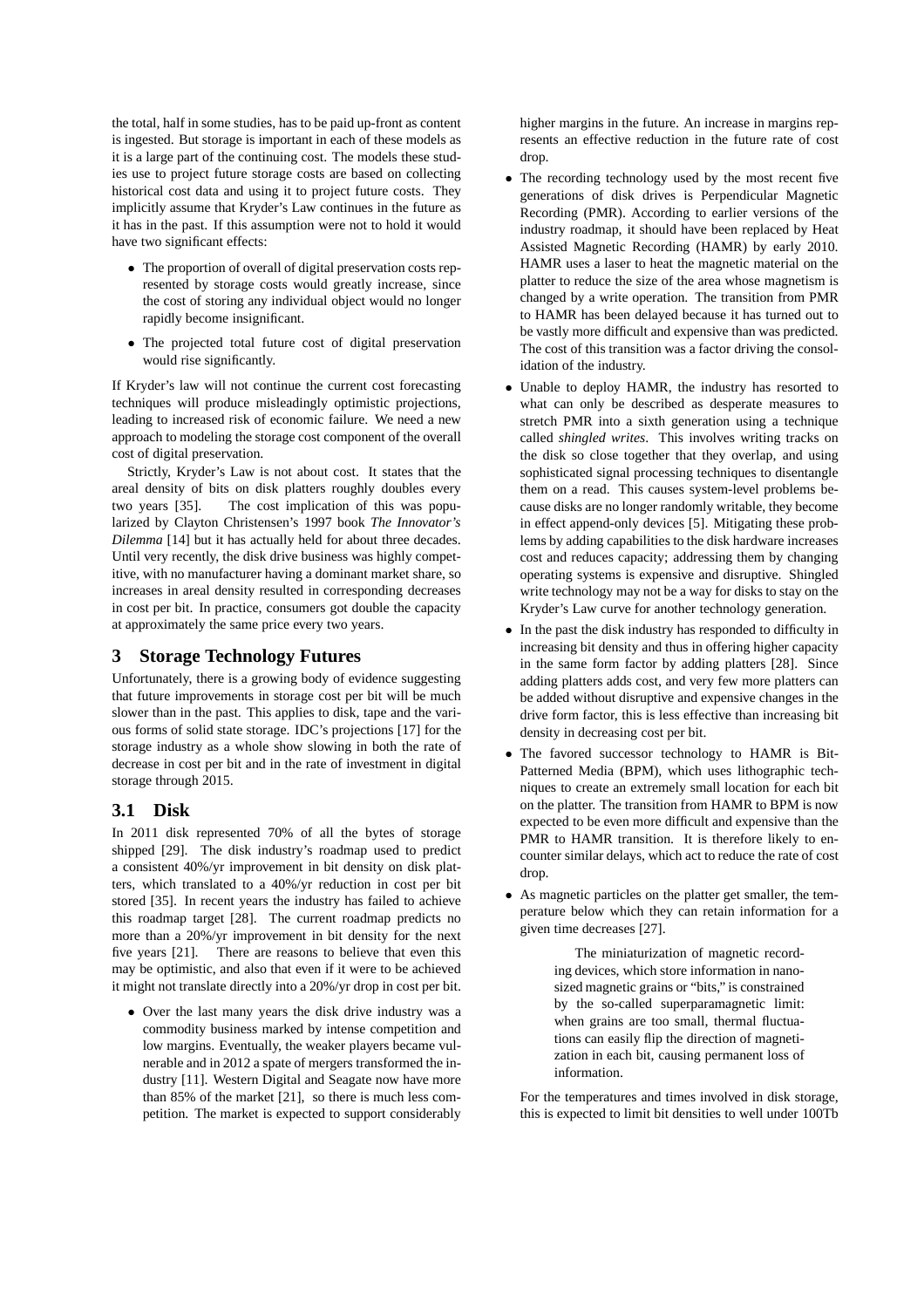per square inch [33]. At the current roadmap's 20%/yr density increase, this limit could be encountered as soon as 2030; at the 40% used by e.g. [24] it would be encountered sometime after 2022. It is to be expected that the rate of increase in bit density will slow as the limit is approached; the current slowing may be early evidence of this.

- Most disks used for storing long-term data are consumer 3.5" SATA drives, providing large capacity per drive with reasonable performance and good reliability [31, 32]. Because they were an essential component of consumer desktop PCs, they have had very large manufacturing volumes and thus very low costs. The consumer PC market has moved to laptops, which use 2.5" drives, and is moving to tablets and ultrabooks, which use flash mem- $\text{ory}^2$ . 2.5" disks use the same recording technology as 3.5" disks, and their cost per bit has been decreasing at a similar rate, but they are typically 3-4 years later than 3.5" disks at reaching a particular \$/GB value [18] and thus, at the historic 40%/yr price drop, 3-5 times as expensive. 3.5" drives consequent loss of manufacturing volume will probably slow the cost drop for long-term data. If longterm data migrates to 2.5" drives it will suffer a significant cost increase. Because both form factors are on parallel Kryder's Law curves, 2.5" drives will never catch up with where 3.5" drives would be if they still existed. By the time this migration occurs, the consumer laptop market for 2.5" drives will probably be in eclipse, reducing their manufacturing volumes too.
- Disk industry insiders [6] regard HAMR as much more suitable for 2.5" than for 3.5" drives. If it is initially deployed only on 2.5" drives, this will drive long-term data from 3.5" to 2.5" drives more quickly, making the price increase sharper.
- The 2011 floods in Thailand destroyed about 40% of the world's disk drive manufacturing capacity. Disk drive prices doubled almost overnight, and have yet to return to pre-flood levels [25], let alone to the levels to which they would have dropped absent the floods. Part of the reason is the enormous cost to the industry of replacing the lost capacity [26], but an additional reason is that the disk manufacturing duopoly has seized the opportunity to increase their margins, which were about 6% for Western Digital and 3% for Seagate pre-flood and are now about 16% and 37%, respectively [20].

# **3.2 Tape**

Tape is an important medium for long-stem storage of large amounts of data. At scale, i.e. in large tape robots, its low media costs, low power consumption and relatively high reliability outweigh its long access times. The recording technology used by tape lags about 8 years behind disk, but it is on approximately the same cost per bit curve as disk.

However, tape's share of the total storage market is shrinking, which means it will get less of the total storage R&D investment pool than it used to. Thus we can expect tape's cost per bit to continue dropping, albeit somewhat more slowly than previously, for perhaps another 8 years. This will significantly increase tape's cost advantage over disk while it happens, although the technological issues of Section 3.1 will eventually affect tape too.

#### **3.3 Solid State Memories**

Flash memory is currently much more expensive per byte than hard disk but because of its other attributes, low power, small form factor, robustness, it has captured a significant part of the storage market. It may be that these attributes, which are also important for long-term storage [2], will drive flash into that market too. However, there are a large number of alternative solid state technologies on the horizon, some of which are even more promising for long-term storage than flash. Kryder and Kim [24] surveyed the prospects in 2020 for both flash and the alternative solid state technologies, comparing them with their projection for hard disk technology at that date based on a 40% annual increase in bit density. At this rate in 2020 hard disk would still have a factor of 3-10 in bit density to go before reaching the superparamagnetic limit. They conclude:

"...to compete with hard drives on a cost per terabyte basis will be challenging for any solid state technology, because the ITRS lithography roadmap limits the density that most alternative technologies can achieve."

Adjusting their projections for a 20% annual increase in hard drive bit density reduces the 2020 target from  $10Tb/in^2$  to  $1.8Tb/in^2$ , or from a 40TB to a 7TB 2.5" drive. This would probably lead to solid state technology capturing more of the storage market, and thus more of the R&D investment, than Kryder and Kim assume, reducing still further hard disk's competitiveness. It would not, however, change their basic conclusion that competing with hard disk on a cost per bit basis would be a challenge. By 2020 all the solid state technologies they surveyed would be approaching technological limits, whereas the lower bit density growth rate implies that then hard disks would still be a factor of 15-50, or 1-2 decades from the superparamagnetic limit.

Thus, although we may expect solid state technology to become more cost-competitive with hard disk in the short term, by the end of this decade this competitiveness will probably decline.

#### **4 Storage Business Models**

There are three fundamentally different business models for long-term storage:

• It can be *rented*. For example, Amazon's Simple Storage Service (S3) charges \$0.125 per GB per month with discounts for large volumes [4]. This rent can be decreased or even increased over time, so from the service's point of view the model is not dependent on the Kryder's Law decrease. From the customer's point of view, this model is risky. Unexpected rent increases or even temporary fluctuations in the customer's money supply can lead to per-

<sup>&</sup>lt;sup>2</sup>A total of 415M PCs sold in 2011, of which 66M were tablets (growing at 274%/yr) and about 210M were laptops (growing at 7%) including netbooks and ultrabooks. That leaves 139M desktops (growing at 2%) and servers, which are candidates for 3.5" drives [22, 15]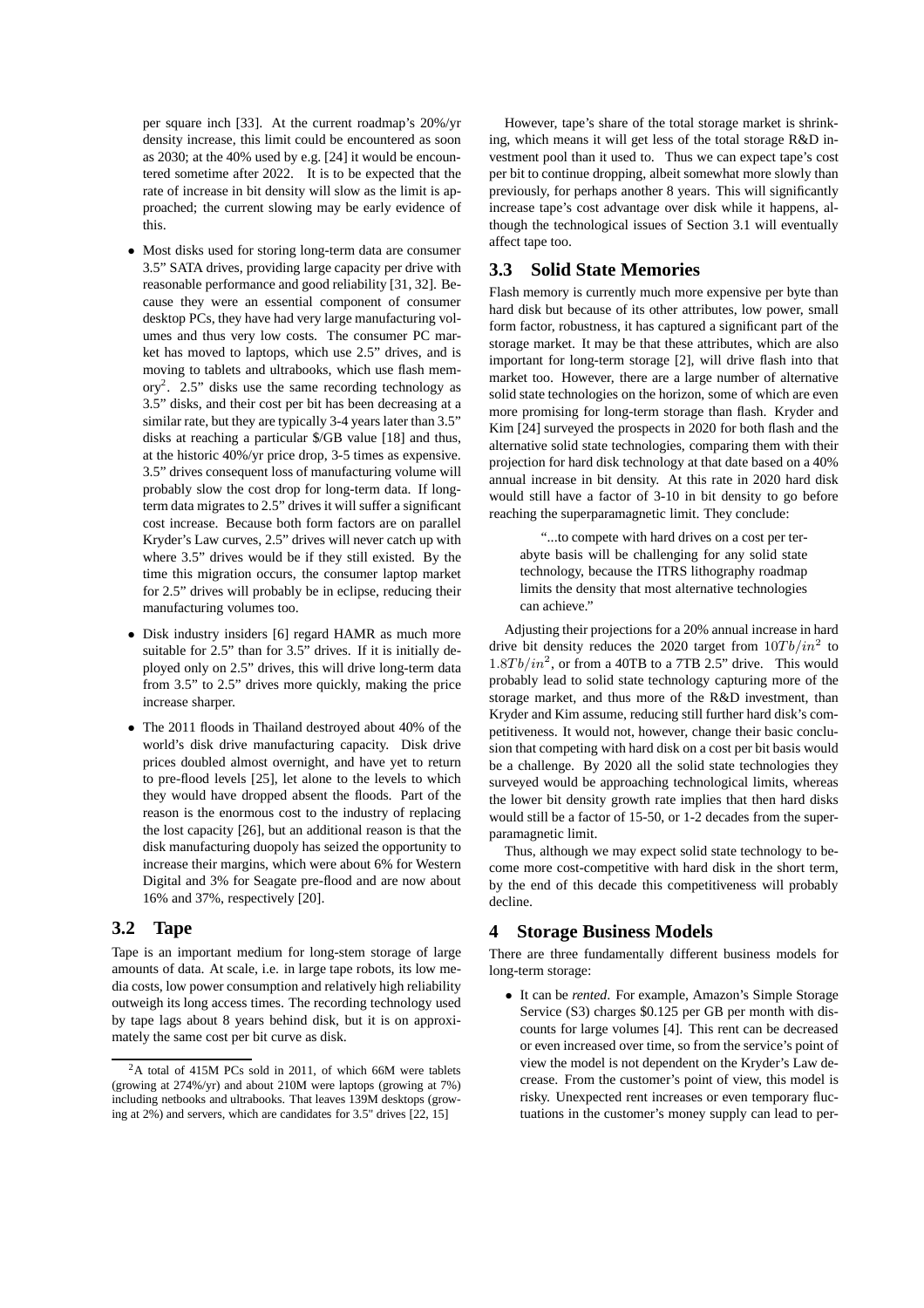manent loss of data due to inability to pay the monthly rent. Each access to data in S3 costs on the order of a month's storage; customers could be in the awkward position of being able to pay for their data to be stored but being unable to afford to access it.

- The stored content can be *monetized*. For example, Gmail offers a gradually increasing amount of e-mail storage free to users. Google makes money by selling ads when the user accesses their mail. As each message gets older, it is accessed less and less frequently, as is common in archived data. Thus Google makes less and less money from older and older mail, meaning that the Kryder's Law decrease in the cost per bit of storing old mail is important to this business model. But it is not essential. Google can adjust the rate at which it supplies storage to users, reduce their storage allocation, or even start charging users who never click on ads for their e-mail storage, to match their cost of storage and the income from advertisements over time. The customer has no leverage over the service, making it risky for them. The survival of the data is at the whim of the service; if it no longer makes money from the data it will no longer be motivated to preserve it.
- The stored content can be *endowed*, deposited in the storage service together with a sum of money thought to be sufficient to pay for its storage through its entire life. Determining an appropriate sum involves projecting both the Kryder's Law decrease in cost and future interest rate which will apply to the unexpended part of the endowment. If these projections turn out to be too low the data is at risk, since the service will not be able to afford to keep it.

None of these business models has the properties a customer would like.

#### **5 Discounted Cash Flow**

For the purpose of building models the endowment approach has a great advantage. It provides an apples-to-apples way to compare the flows of money through time. In effect, it uses the economists' standard technique for doing so, Discounted Cash Flow (DCF). DCF computes the *net present value* of a future expenditure by assuming a constant interest rate, the *discount rate*, and computing the amount less than the future expenditure which, with the addition of the interest accumulated by then, would amount to the future expenditure when it occurs.

Recent research has thrown serious doubt upon both the practical usefulness and theoretical basis of DCF. Its practical usefulness is suspect because it involves choosing a discount rate that will apply for the duration. In practice, people applying DCF choose unrealistically high interest rates, making investment in long-term projects much more difficult to justify than it should be [19]. Its theoretical basis is suspect because the single constant interest rate averages out the effect of periods of very high or (as now) very low interest rates. This would be correct if the outcome was linearly related to the interest rate, but it isn't [16]. This non-linear behavior implies that Monte Carlo models are required to compute the net present value of expenditures.



Figure 1: The effect of hard drive service lifetime on 10 year cost of ownership of an archive growing 57%/yr.

# **6 Economic Models of Storage**

The difference between the net present value computed by DCF and that computed by models including variable interest rates increases through time, making DCF less and less useful for analyzing storage costs the longer the duration of storage.

The inadequacy of DCF and the prospect of no longer being able to count on the rapid decrease in cost per bit to make longterm storage costs insignificant motivated our work to develop a Monte Carlo model. The goal is to understand the impact of changes in Kryder's Law and other factors such as interest rates on the cost of storing data.

This work is at an early stage. To explore the problem space, and to communicate with potential users, we have developed some prototype models. The prototypes are producing plausible results, but they have not been validated against real-world data, so their results should not be relied upon. With experience from the prototypes and the feedback we have received from potential users we are developing an integrated, comprehensive model. In the meantime we present results from two of the prototypes.

# **6.1 Short-Term Model**

Our first model follows a unit of hardware, as it might be a shelf of a filer in a data center, facing an exponentially growing demand to store data. Disks are added as needed; their capacities grow over time according to Kryder's Law. They consume power and labor, and are replaced as they fail or end their service life.

Figure 1 shows an example analysis. Parameters are set to plausible values, such as 57% annual growth in demand for data storage [17] and 5% probability of failure in service (estimated from Pinheiro *et al* [31]). The graph shows how total cost of ownership and its components vary with the service life of the disks. It demonstrates the well-known observation that disks (and tapes) are replaced when their density becomes too low to justify the space and power they use, not when their life expires. With our chosen parameters, the model predicts optimum replacement in under 3 years.

Note the counter-intuitive increase of the labor component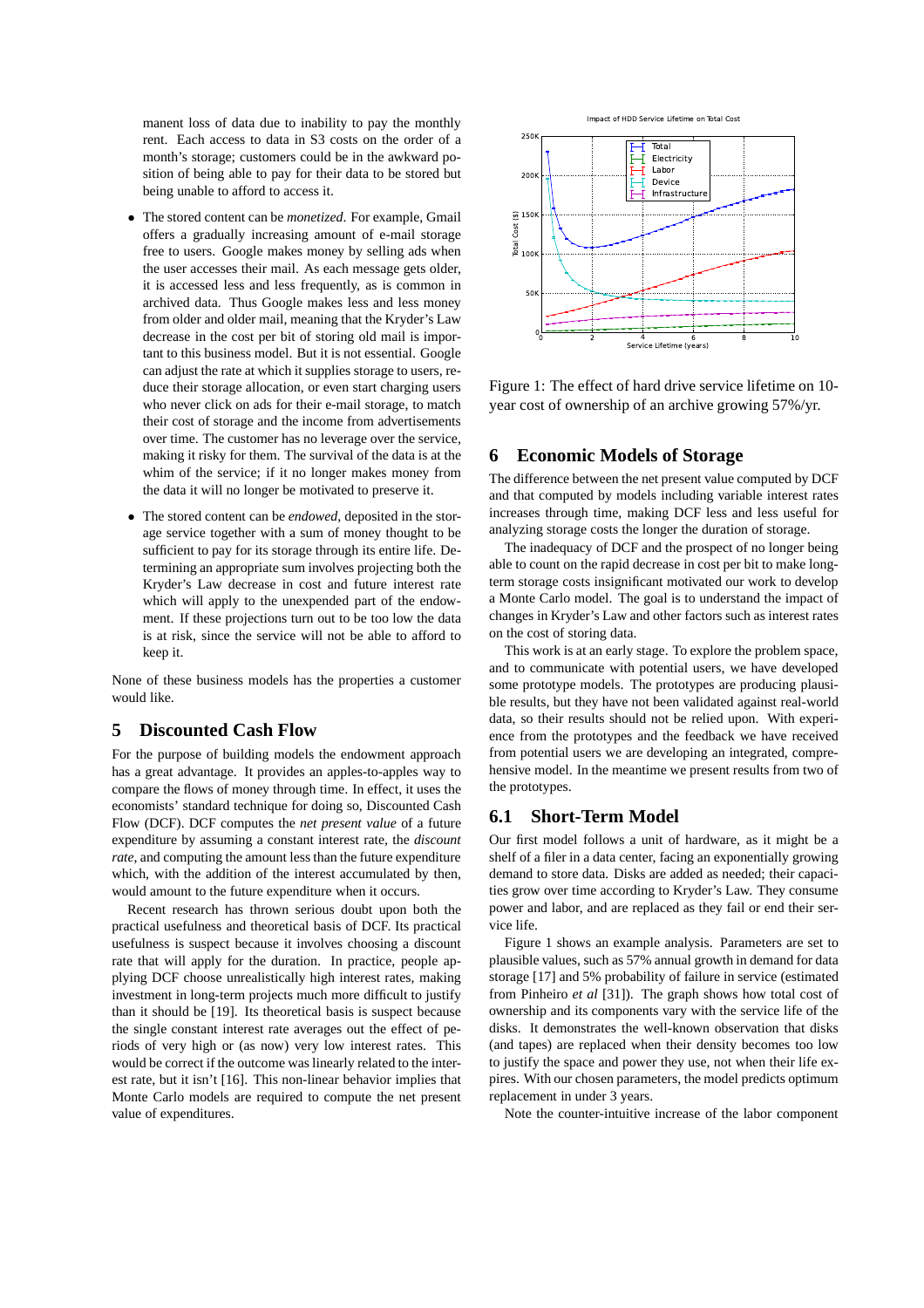

Figure 2: Survival Probability vs. Endowment as a multiple of initial cost.

with increasing service life of the disks. Each disk is assumed to consume a fixed amount of labor to install and replace. As service life increases the total number of drives in use increases; the demand for storage remains the same but the average drive becomes smaller and older.

### **6.2 Long-Term Model**

The long-term prototype follows a unit of data through time as it migrates from one storage medium to another, taking up a smaller and smaller proportion of each successive medium. It computes the *endowment* needed to preserve the data using a model of interest rates based on the 20-year history of inflationprotected US Treasury bonds [34].

This model includes storage media, with purchase and running costs. They are replaced with successor media when their service life expires, or when new media become available whose costs are enough lower to justify the cost of migrating out of the old medium into the newer one. The endowment earns interest, and pays for the purchase, running and migration costs.

Different models of interest rate variation through time can greatly affect the endowment computation [16], so the absolute value of the endowment computed by the long-term prototype should be treated skeptically. Nevertheless, with similar parameters this model produces similar endowment values to those of other approaches, e.g. [1, 3]. When comparing the effect of other parameters through time, for example different storage technologies or media replacement policies, we use the same interest rate model for each, so their relative cost is unaffected.

#### **6.2.1 Varying Kryder's Law Rates**

Figure 2 shows a simple output of this model, plotting the probability that the data will last 100 years without running out of money (Y axis) against the endowment as a multiple of the initial storage cost for a fixed Kryder's Law rate, in this case 25%/yr. Interest rates are modeled on the past 20 years, and the service life of the media is 4 years. As one would expect, it is an S-curve. If the endowment is too small, running out of money is certain. If it is large enough, survival is certain. The insight from this graph is that the transition from 0% to 100% survival takes place over only about 10% of the critical endow-



Figure 3: Survival Probability vs. Endowment vs. Kryder rate.



Figure 4: Endowment vs. Kryder rate.

ment value. A 25%/yr Kryder's Law rate dominates the effect of the much lower interest rates.

Repeating the simulation for a range of Kryder's Law rates gives the surface shown as a heat map in Figure 3. Note that the transition is less abrupt the lower the Kryder rate.

Taking the 98% survival probability contour of this surface gives the graph of Figure 4. One insight from this graph is that historic Kryder's Law rates have been on the flatter, right hand side of the graph, where their effect on the endowment needed is small. The values we expect in the future are on the steep, left hand side of the graph, where the endowment needed is much larger and depends sensitively on the Kryder's Law value. Thus we will be moving from an era when storage was affordable and predicting future storage costs was less important to an era when storage is expensive and predicting future costs is very important.

#### **6.2.2 Price Spikes**

Figure 5 shows an example analysis of the impact of a spike in disk costs such as that caused by the recent floods in Thailand. Interest rates are modeled on the past 20 years, media costs drop exponentially at various rates, and the service life of the media is 4 years. After a variable delay, media costs double for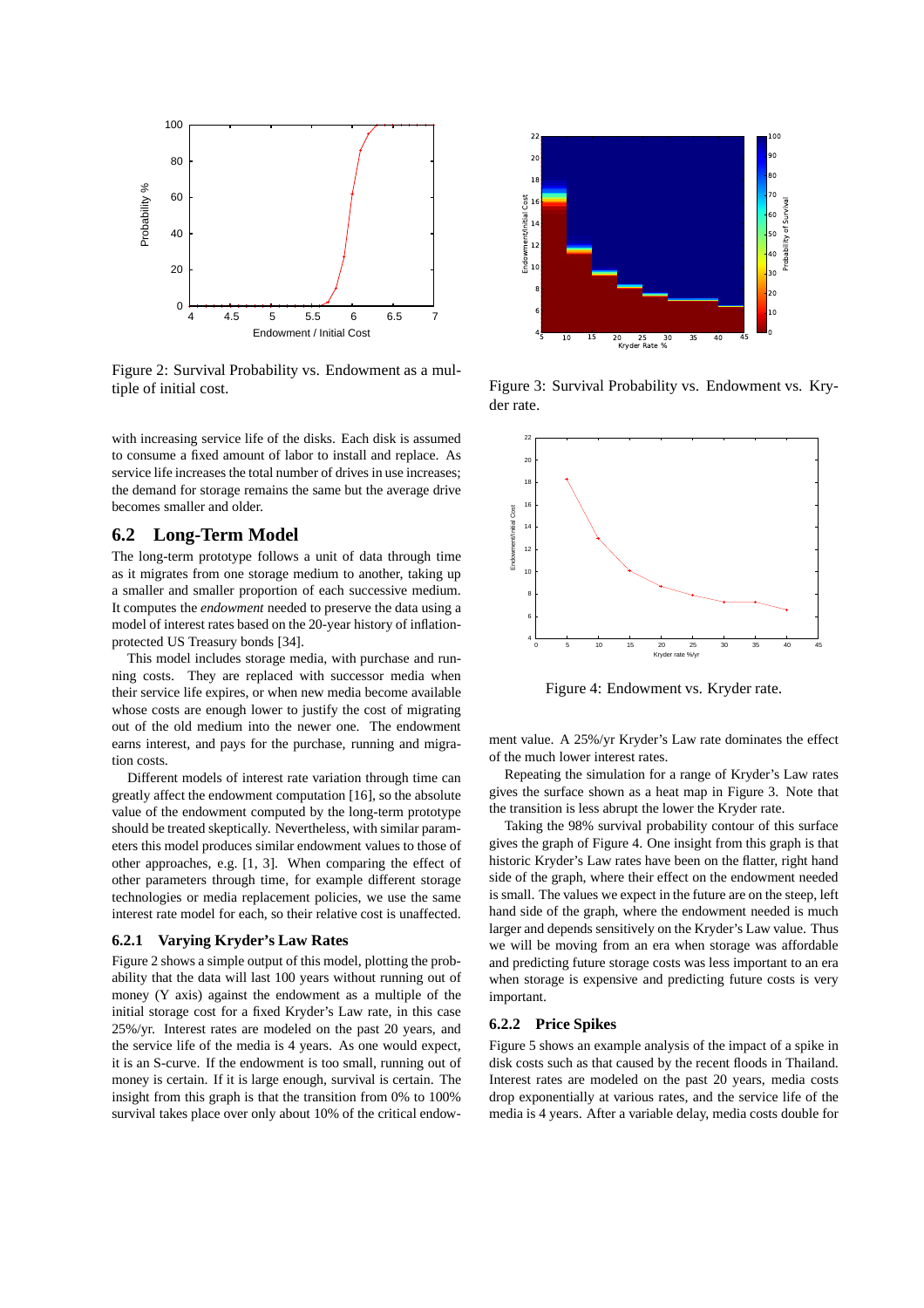

Figure 5: The impact of spikes in media cost on the endowment required for 95% survival at various rates of media cost decrease. Zero delay has no spike for comparison. Note the impact of a spike at the 4-yr media life.

a year then resume their exponential decrease. The graph shows the endowment that provides 95% probability of surviving 100 years without exhausting it, as a multiple of the initial cost. Plausibly, if storage costs drop rapidly spikes have little effect but if they drop slowly the effect is large. Also, if costs drop slowly enough that media are replaced at their service life, and the spike happens at that time, the effect is amplified.

#### **6.2.3 Solid State Storage**

As we see from the short-term model (Section 6.1), the raw media cost is only a part of the total cost of storage, even with a relatively short 10-year time horizon. The cost differential between flash and hard disk has been decreasing as flash gains market share. For long-term storage flash has advantages including low power consumption, small form factor, physical robustness and long device lifetime. Suitably exploited [2], these factors can outweigh the higher purchase price and deliver lower total cost of ownership over a period.

In principle, at times of low interest rates (such as now) it makes sense to invest in storage technologies with higher capital cost but lower running costs and long lifetimes. At times of high interest rates, it makes sense to invest in technologies with lower capital costs and higher running costs and short lifetimes.

Unfortunately, for an organization to justify investing in solid state storage on this basis requires that it have both a long enough *planning horizon* and an accounting policy that distinguishes between capital and operating costs. Many organizations lack both; for example most University libraries run on annual budget cycles, are not allowed to carry reserves from year to year, and cannot borrow to finance equipment purchases. Thus, even if solid state storage could offer lower total cost of ownership over say 5 years, they would be unable to invest to capture these savings. This is an example of the problem of short-termism identified by Haldane and Davies [19].

Our long-term model includes a planning horizon parameter, but we have not yet been able to conduct a detailed study of its effect on investing in solid state storage.

| Service   | Launch | Launch   | 2012     | Decrease |
|-----------|--------|----------|----------|----------|
|           | mo/vr  | \$/GB/Mo | \$/GB/Mo | %/yr     |
| Amazon S3 | 03/06  | 0.15     | 0.125    |          |
| Rackspace | 05/08  | 0.15     | 0.15     |          |
| Azure     | 11/09  | 0.15     | 0.14     |          |
| Google    | 10/11  | 0.13     | 0.13     |          |

Table 1: Price history of storage services.

#### **6.2.4 Cloud Storage**

Table 1 shows the history of the prices charged by several major storage services. It shows that they drop at most 3%/yr. This is in stark contrast with the 30-year history of raw disk prices, which have dropped at least 30%/yr.

This comparison is somewhat unfair to S3. Amazon has used the decrease in storage costs to implement a tiered pricing model; over time larger and larger tiers with lower prices have been introduced. The price of the largest tier, now 5PB, has dropped about 10% per year; prices of each tier once introduced have been stable or dropped slowly.

Nevertheless, it is clear that the benefits of the decrease in raw storage prices are not going to cloud storage customers. Backblaze provides unlimited backup for personal computers for a fixed price, currently \$5/mo. Before the floods in Thailand, they documented the build cost of their custom storage hardware at under \$8K for 135TB [30]. They claimed their 3year cost of ownership of a Petabyte was under \$100K; even S3's lower-cost Reduced Redundancy Storage (RRS) would have charged \$2.3M over the same period. Adjusting for the current 60% increase in disk prices since the floods [25] would make the build cost \$11.2K. Given S3's dominance of the cloud storage market, and thus purchasing volumes, it is very unlikely that their costs are much higher than Backblaze's. Despite this, 135TB in S3-RRS costs more than \$10K/mo. In the first month, an S3-RRS customer would pay almost as much as it would currently cost to buy the necessary hardware.

Why is cloud storage so expensive? Actually, in many cases, it isn't. Many customers have data whose life is much less than the life of the hardware, so they cannot amortize a hardware purchase over its life. Many customers, for example startup companies, have a very high cost of capital. Amazon and its competitors price against the value they deliver to these customers; not against their costs.

But Amazon and its competitors should be riding the Kryder's Law curve like everyone else. Why aren't they reducing their prices? Because they don't have to. Suppose you have 135TB in S3-RRS and you decide you are paying too much. You need to move your data somewhere cheaper. You are going to take a month to do it. It will cost you \$10,750, more than a month's storage, in bandwidth charges to get your data out [4], let alone the staff and other costs of doing the transfer, and checking that it worked. A competitor is going to have to be a great deal cheaper than S3 to motivate you to pay these transition costs. Since S3 has the vast majority of the market, their costs are probably lower than any competitor's. If a competitor cut prices enough to take significant market share from S3, Amazon would undercut them.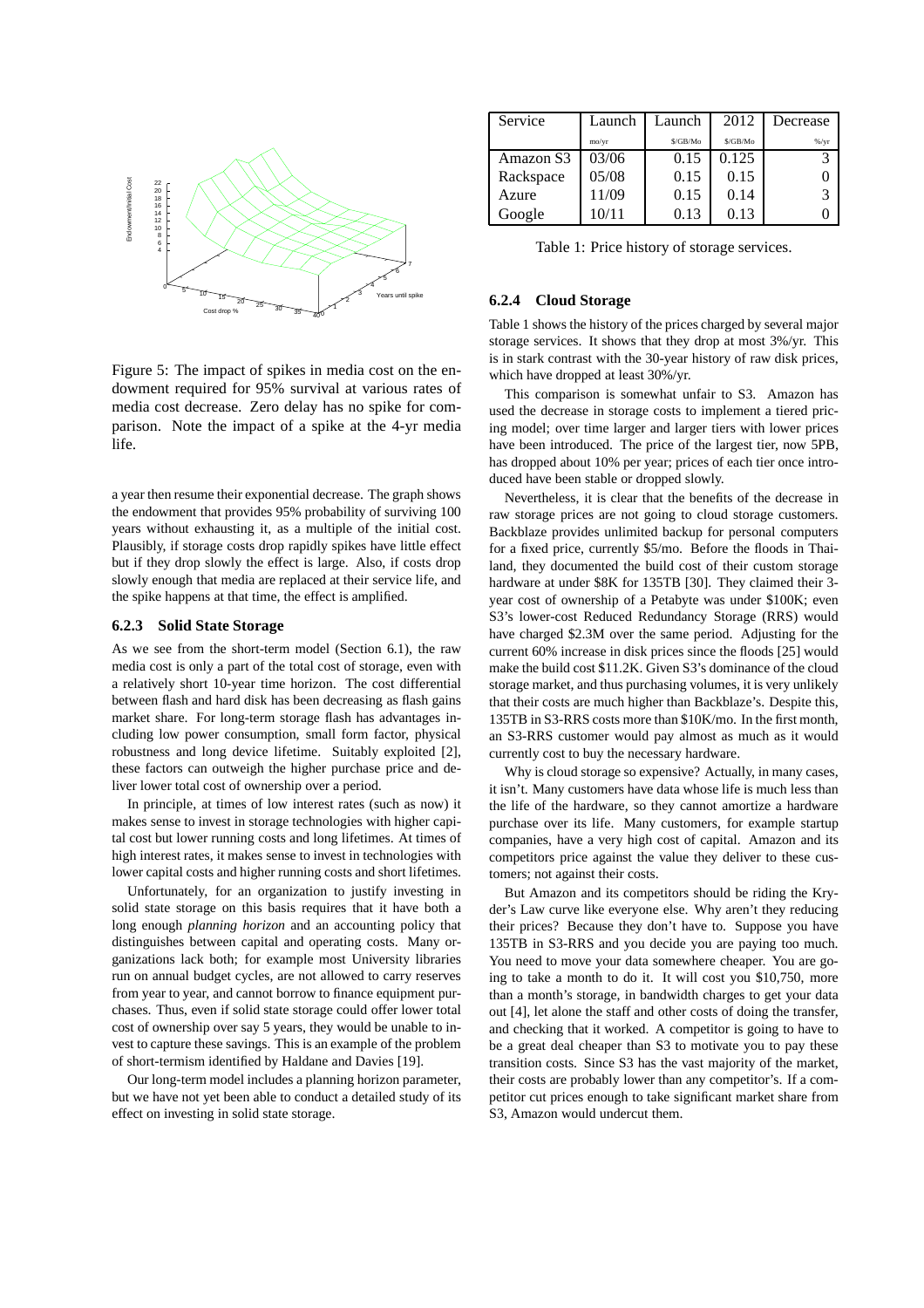# **7 Conclusions**

From the foregoing, we can draw the following conclusions:

- Optimistically, for the rest of this decade the rapid decrease in cost per bit of storage that has been a constant of the last three decades will be much slower; it might even stop.
- This will make the expenditure commitment implied by a decision to preserve some digital content (a) much bigger and (b) much harder to predict than would be expected on the basis of history.
- In a period of economic stringency, this increases the importance of developing accurate, predictive models of storage and other preservation costs.
- For much of this decade tape is likely to maintain or improve its existing cost advantage over disk.
- If organizations can change their accounting methods to properly recognize the long-term cost of ownership of preserved data, current low interest rates provide an opportunity to invest in solid state technologies which, despite their higher capital cost, are for this decade likely to provide lower total cost than disk, while retaining its rapid access.
- The pricing models of current commercial cloud storage services are not suitable for long-term storage.

# **Acknowledgments**

David Rosenthal worked under contract GA10C0061 from the Library of Congress' NDIIPP program.

This research was supported in part by the National Science Foundation under awards CNS-0917396 (part of the American Recovery and Reinvestment Act of 2009 [Public Law 111- 5]) and IIP-0934401, and by the industrial sponsors of the SSRC, including EMC, HP, Hitachi, Huawei, IBM, LSI, NetApp, Northrop Grumman, Permabit, and Samsung.

Special thanks are due to Leslie Johnston and Jane Mandelbaum of the Library of Congress, and to Tom Lipkis, Thib Guicherd-Callin and Daniel Vargas of the LOCKSS Program.

### **Litteratur**

- [1] Stephen Abrams, Patricia Cruse, John Kunze, and Michael Mundrane. Total Cost of Preservation (TCP): Cost Modeling for Sustainable Services. https://wiki.ucop.edu/download/ attachments/163610649/TCP-total-costof-preservation.pdf, April 2012.
- [2] Ian Adams, Ethan L. Miller, and David S. H. Rosenthal. Using Storage Class Memory for Archives with DAWN, a Durable Array of Wimpy Nodes. Technical Report UCSC-SSRC-11-07, University of California, Santa Cruz, October 2011.
- [3] Matthew Addis and Mariusz Jacyno. Tools for modelling and simulating migration-based preservation. https://prestoprimews.ina.fr/ public/deliverables/PP\_WP2\_D2.1.2\_ PreservationModellingTools\_R0\_v1.00. pdf, December 2010.
- [4] Amazon. Simple Storage Service. http://aws. amazon.com/s3/#pricing, 2012.
- [5] Ahmed Amer, JoAnne Holliday, Darrell D. E. Long, Ethan L. Miller, Jehan-François Pâris, and Thomas Schwarz. Data management and layout for shingled magnetic recording. *IEEE Transactions on Magnetics*, 47(10), October 2011.
- [6] Dave Anderson. Hard Drive Directions. http: //www.digitalpreservation.gov/news/ events/other\_meetings/storage09/docs/ 2-4\_Anderson-seagate-v3\_HDtrends.pdf, September 2009.
- [7] P. Ayris, R. Davies, R. McLeod, R. Miao, H. Shenton, and P. Wheatley. The LIFE2 Final Project Report. http: //eprints.ucl.ac.uk/11758/, 2008.
- [8] Neil Beagrie. Keeping Research Data Safe (Phase 1). http://www.jisc.ac.uk/publications/ reports/2008/keepingresearchdatasafe. aspx, May 2008.
- [9] Neil Beagrie. KRDS/I2S2 Digital Preservation Benefit Analysis Tools Project. http://beagrie.com/ krds-i2s2.php, 2012.
- [10] Blue Ribbon Task Force on Sustainable Digital Preservation and Access. Sustainable Economics for a Digital Planet. http://brtf.sdsc.edu/biblio/BRTF\_ Final\_Report.pdf, April 2010.
- [11] Russell Brandom. How Three Hard Drive Companies Gobbled Up The Industry. http://www.buzzfeed. com/tommywilhelm/how-three-harddrive-companies-gobbled-up-the-indu, June 2012.
- [12] CCDS. Reference model for an open archival information system. http://public.ccsds.org/ publications/archive/650x0b1.pdf, 2003.
- [13] Stephen Chapman. Counting the costs of digital preservation: Is repository storage affordable? *J. Digital Information*, 4(2), 2006.
- [14] Clayton M. Christensen. *The Innovator's Dilemma: When New Technologies Cause Great Firms to Fail*. Harvard Business School Press, June 1997.
- [15] delboy. 66 Million Tablets Sold In 2011 Worldwide Led By iPad. http://www.worldtvpc.com/blog/ 67-million-tablets-sold-2011-world/, 2012.
- [16] J. Doyne Farmer and John Geanakoplos. Hyperbolic Discounting is Rational: Valuing the Far Future With Uncertain Discount Rates. Technical Report 1719, Cowles Foundation, Yale University, Aug 2009.
- [17] John F. Gantz, Alex Manfrediz, Stephen Minton, David Reinsel, Wolfgang Schlichting, and Anna Toncheva. The diverse and exploding digital universe. http://www.emc.com/collateral/about/ news/idc-emc-digital-universe-2011 infographic.pdf, March 2011.